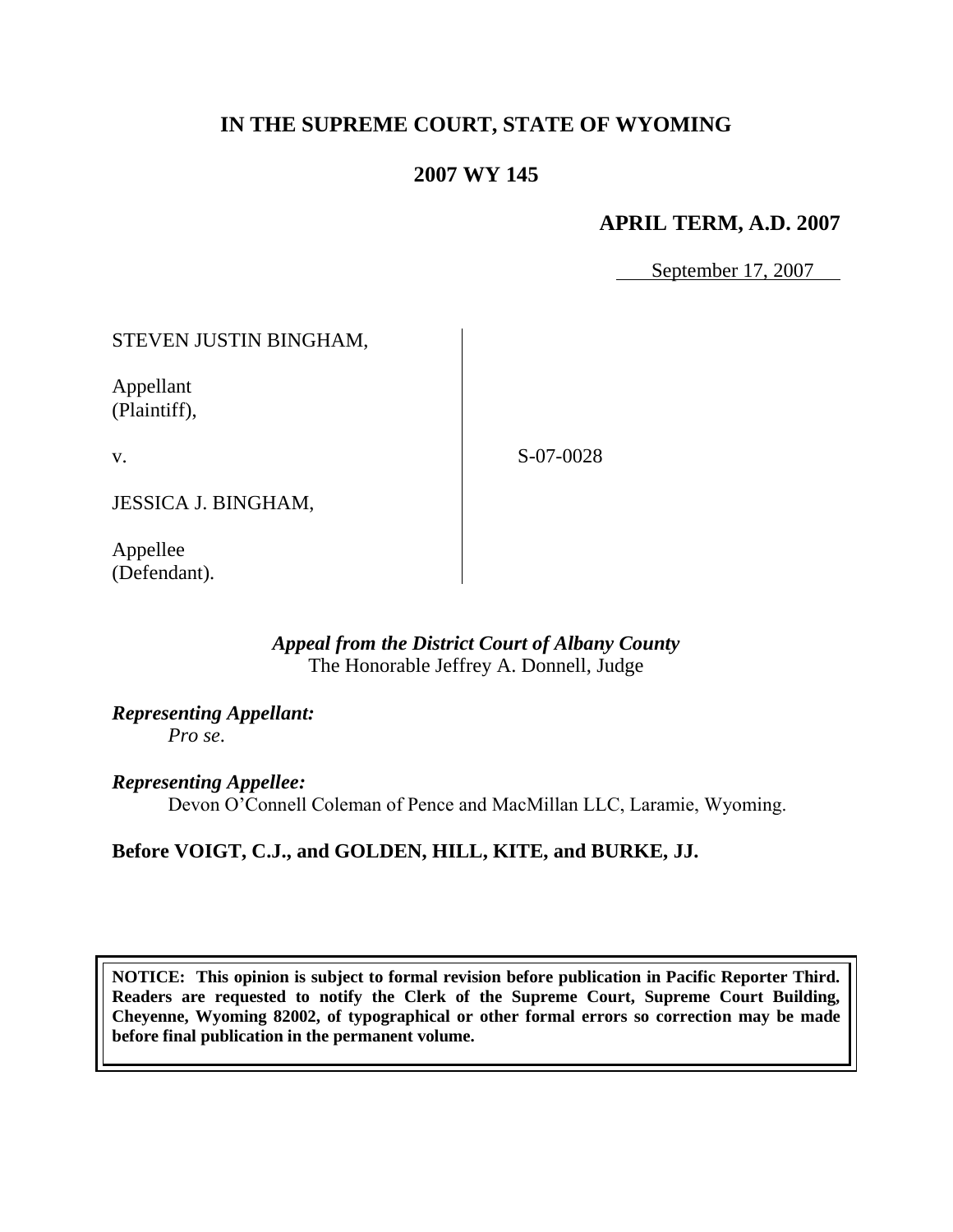#### **KITE, Justice.**

[¶1] Steven Justin Bingham (Father) appeals the district court"s order awarding Jessica J. Bingham (Mother) custody of the child born during their marriage, claiming an abuse of discretion. We affirm.

#### **ISSUES**

[¶2] Father raises the following issues on appeal:

1. Whether the district court abused its discretion in determining that [Mother] should have care, control, and custody of the parties' minor child?

2. Whether the court abused its discretion in not ruling on perjury by [Mother] under oath on the stand and by [Mother] not listing her bank accounts and Jeep Liberty vehicle on her pretrial statement?

Mother also presents two issues:

1. Is it proper for this Court to dismiss appellant"s appeal for failure to comply with the Wyoming Rules of Appellate Procedure by failing to designate any portion of the record?

2. Did the district court abuse its discretion by awarding custody of the parties' minor child to appellee?

#### **FACTS**

[¶3] Mother and Father were married in Casper, Wyoming on December 28, 2002. One child was born of the marriage on May 11, 2004. On September 26, 2005, Father filed a complaint for judicial separation and sought primary physical custody of the child. Mother counterclaimed for divorce and for custody of the child. After a hearing, the district court awarded Mother temporary primary custody of the child and granted Father visitation with the child four evenings per week and on Saturdays. The parties stipulated to a restraining order that prevented them from communicating with each other about anything except the child.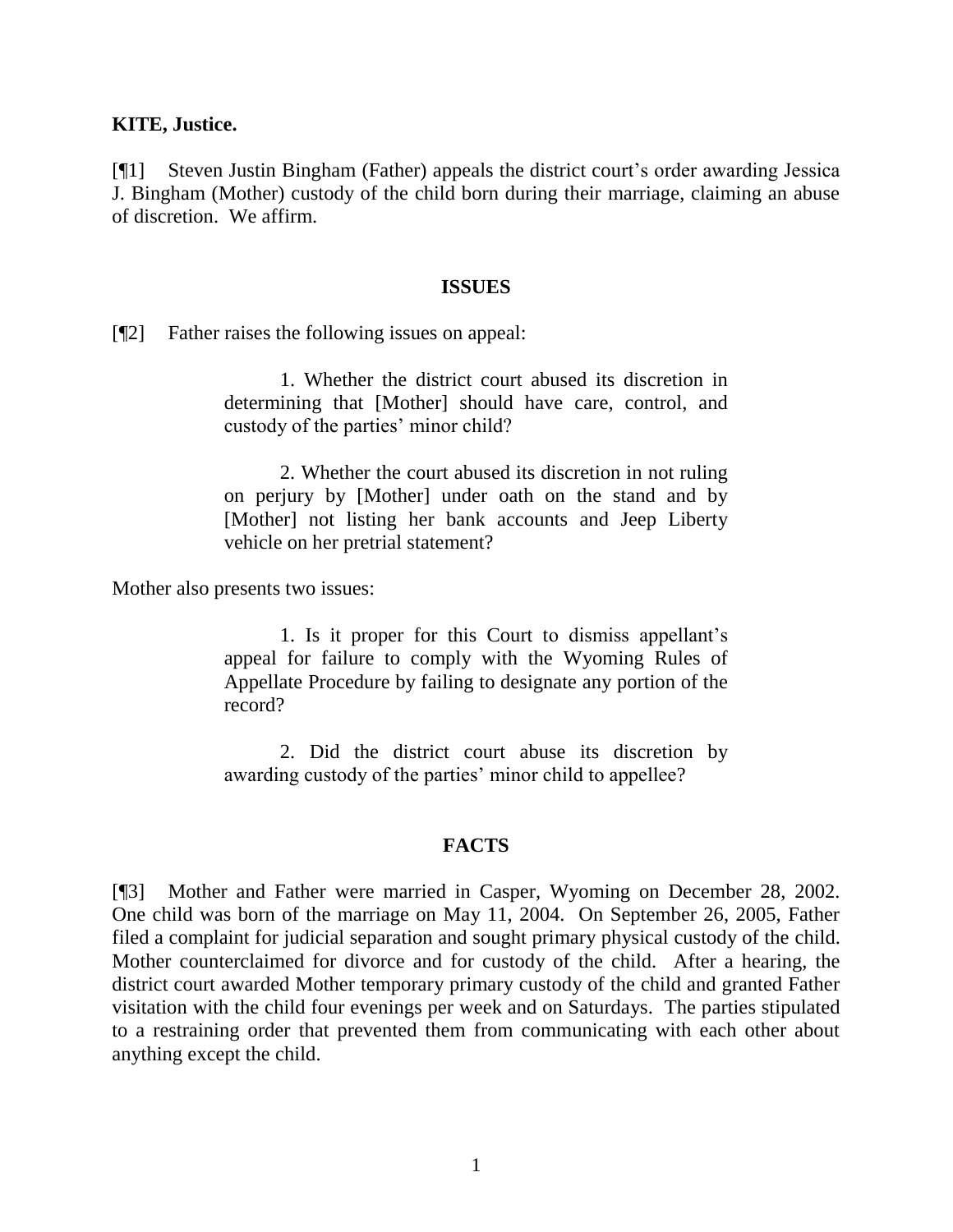[¶4] At the trial, the district court heard testimony from several witnesses including Father, Mother, Father's and the child's counselor, and Mother's boyfriend. The parties also introduced into evidence Father"s journal and the counselor"s notes of her sessions with Father and the child. Father introduced testimony, primarily through the counselor, indicating the child was acting out in disturbing ways, such as biting or hitting herself without provocation, and that the child's behavior could not be attributed to Father. Father testified that the child often resisted leaving his care for that of Mother. He further attempted to prove Mother lied on several occasions, including regarding whether she had ever left the child alone with her boyfriend and whether she had a sexual relationship with the boyfriend before the couple separated. Mother, meanwhile, presented evidence that Father had emotionally and, on at least one occasion, physically abused her. She also demonstrated, through the counselor's testimony, that the child's behavior could simply be a result of the divorce and generalized separation anxiety. Mother also testified that while she intended to foster a strong relationship between the child and Father, she worried that Father would not reciprocate if he was awarded primary custody.

[¶5] At the close of the evidence, the district court commented on which party would be more likely to involve the other in the child's life. The court questioned Father's decision to begin counseling with the child without involving Mother.

> I haven"t seen any indication that he has asked her participation, sought her advice, requested her input. This is a big step. This is not something that one should do lightly, and yet I don"t see that Mr. Bingham has done anything at all to involve the mother of [the child] in this process. And that, frankly, is a little bit disturbing.

The district court noted that even at the trial Father failed to unconditionally commit to co-parenting. "[H]e"s placed conditions on it today on the stand under oath. And that is bothersome because this has to be unconditional. It should have happened a long time ago, but I"m not hearing him say he"s willing for it to happen at any time in the foreseeable future."

[¶6] The district court granted custody to Mother and offered the following reasoning in support of its decision:

> Custody was the primary issue at trial. It is clear that both [Mother] and [Father] love [the child] very much, and the Court is of the opinion that [the child] would have a good home with either parent. Both parties have demonstrated a willingness to accept the responsibilities of parenting and to take those responsibilities seriously for the benefit of [the child]. However, even though the relationship between each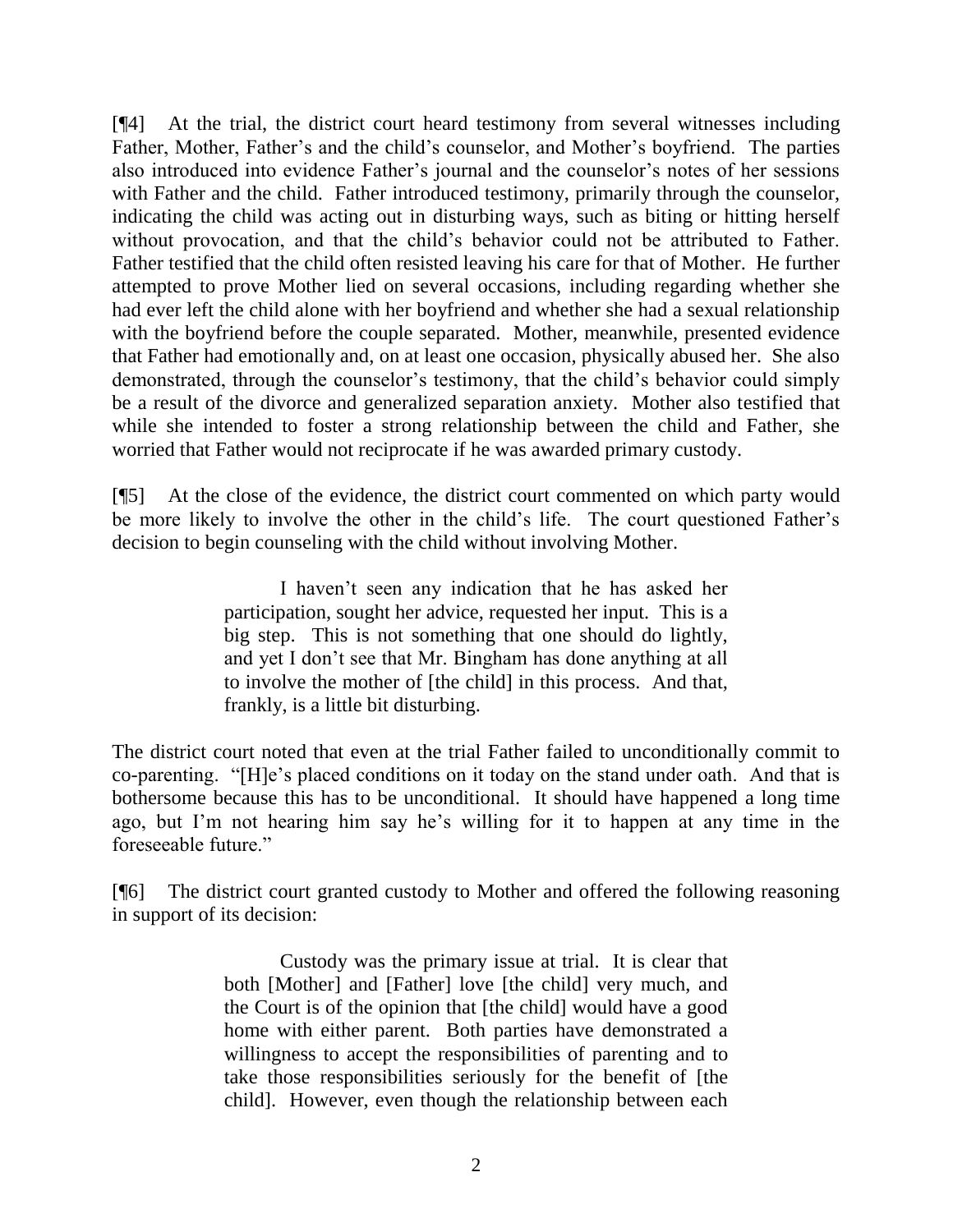parent and [the child] is a good one, it is clear that the parents' relationship to each other is much less so. In fact, it is clear that the relationship has involved physical confrontation on at least one occasion.

The evidence at trial indicated, and the Court concludes, that [Mother] is very much interested in promoting and encouraging [the child"s] ongoing relationship with her father. She has done so in the past and has, on occasion, allowed more visitation [than] was previously ordered by the Court. [Father], on the other hand, does not appear to share that sentiment. It is clear from his testimony and the evidence presented at trial, specifically the journal entries entered as Exhibit C, that [Father] is still suffering the traumatic emotional effects of a bitter separation and that he is far less willing to facilitate a cooperative parenting relationship between [the child] and [Mother]. The Court will order, therefore, that [Mother] shall have the care, custody, and control of [the child], subject to visitation by [Father] . . . .

The court granted Father visitation every other weekend, on alternating holidays, and for a period during the summer set to increase incrementally from two weeks in the summer of 2007 to roughly six weeks in the summer of 2011 and thereafter.

[¶7] Father appeals the custody award, asserting that the district court abused its discretion by failing to consider factors that merit significant weight and by not basing its decision on the evidence presented. In particular, Father argues the district court ignored the stability his more regular work schedule would provide for the child, Mother"s alleged perjury, and the best interests of the child. Father also contends the district court's conclusion that Mother was more willing to co-parent than he was ran counter to the evidence. Finally, Father attacks the court's articulation of its reasoning for its decision as inadequate.

## **DISCUSSION**

## *A. Designation of Record*

[¶8] Before addressing the merits of this appeal, we address Mother"s contention that we should dismiss this appeal because Father failed to designate a record as required by the Wyoming Rules of Appellate Procedure. W.R.A.P. 3.05(b) provides, "Appellant shall, contemporaneously with the filing of its brief in the appellate court and service of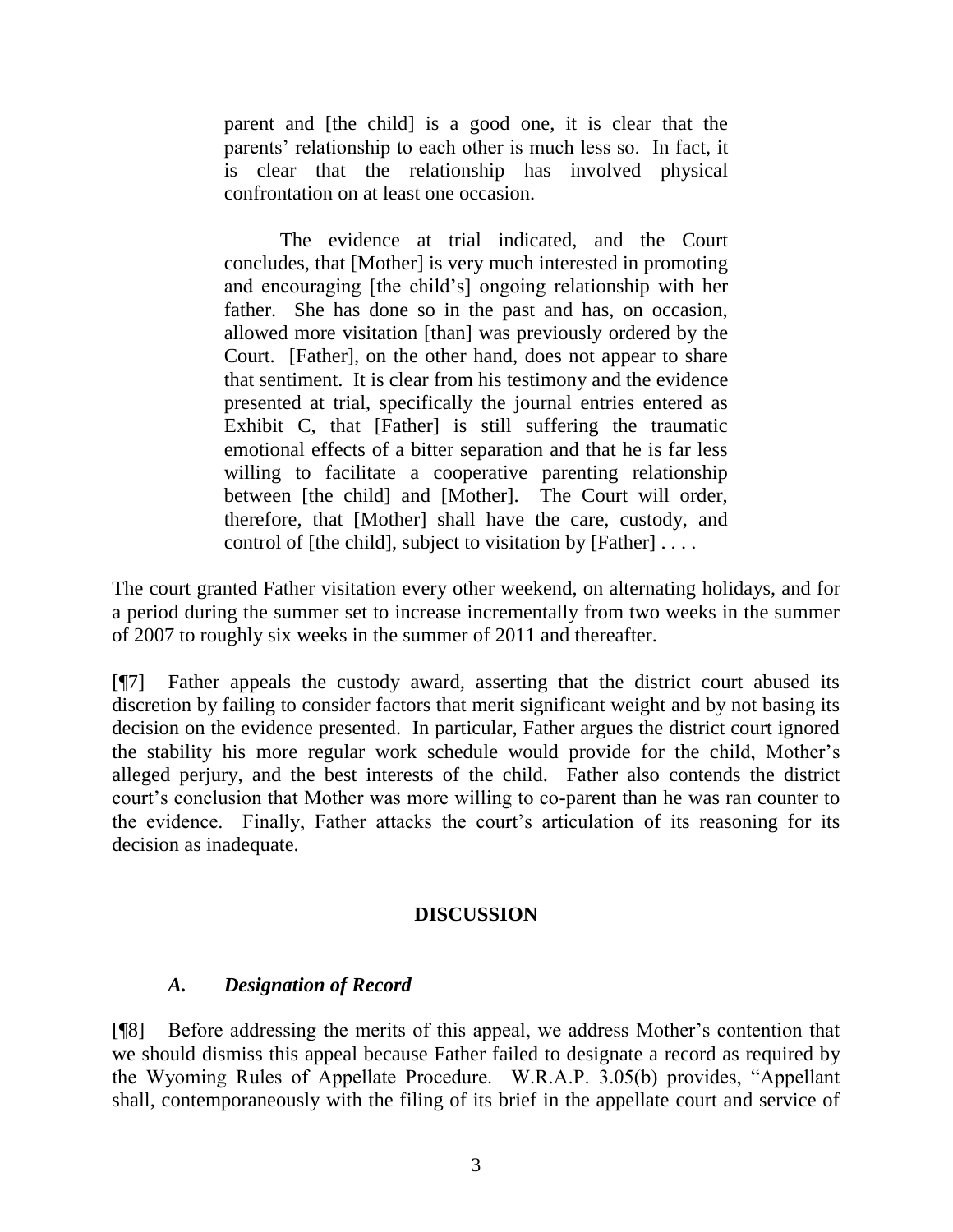that brief upon appellee, serve on appellee, file with the clerk of the district court a designation for transmission to the appellate court of all parts of the record, without unnecessary duplication, to which appellant intends to direct the particular attention of the appellate court in its brief." However, this Court retains broad discretion over how to treat a violation of this rule. "The failure to comply . . . does not affect the validity of the appeal, but is ground only for such action as the appellate court deems appropriate  $\dots$ ." W.R.A.P. 1.03.

[¶9] Father did not designate a record when he filed his brief on February 21, 2007; however, he did file a designation of record on April 6, 2007, one day after Mother filed her designation of record. Thus, this Court has a record to review when considering Father's claims, making this case distinguishable from those in which an appellant completely neglected to provide a record. *See Smith v. Smith*, 2003 WY 87 ¶ 15, 72 P.3d 1158, 1162 (Wyo. 2003) (holding the absence of any record to refute the district court"s findings left the Court with no choice but to sustain them); *Orcutt v. Shober Invs. Inc.*, 2003 WY 60, ¶ 10, 69 P.3d 386, 389 (Wyo. 2003) (similarly holding trial court decisions will be assumed to be in accord with the law when no record is designated to show otherwise). Because Father ultimately designated a record for the Court"s review, albeit late, we decline Mother"s invitation to dismiss the appeal based upon a violation of W.R.A.P. 3.05(b).

## *B. Standard of Review*

[¶10] Our standard of review in child custody cases is well established.

Custody, visitation, child support, and alimony are all committed to the sound discretion of the district court. *Scherer v. Scherer*, 931 P.2d 251, 253-54 (Wyo. 1997); *Triggs v. Triggs*, 920 P.2d 653, 657 (Wyo. 1996); *Basolo v. Basolo*, 907 P.2d 348, 352 (Wyo. 1995). It has been our consistent principle that in custody matters, the welfare and needs of the children are to be given paramount consideration. *Scherer*, 931 P.2d at 254; *Rowan v. Rowan*, 786 P.2d 886, 890 (Wyo. 1990); *see also Gurney v. Gurney*, 899 P.2d 52, 55 (Wyo. 1995); and *Fink v. Fink*, 685 P.2d 34, 36 (Wyo. 1984). The determination of the best interests of the child is a question for the trier of fact. "We do not overturn the decision of the trial court unless we are persuaded of an abuse of discretion or the presence of a violation of some legal principle." *Fink*, 685 P.2d at 36.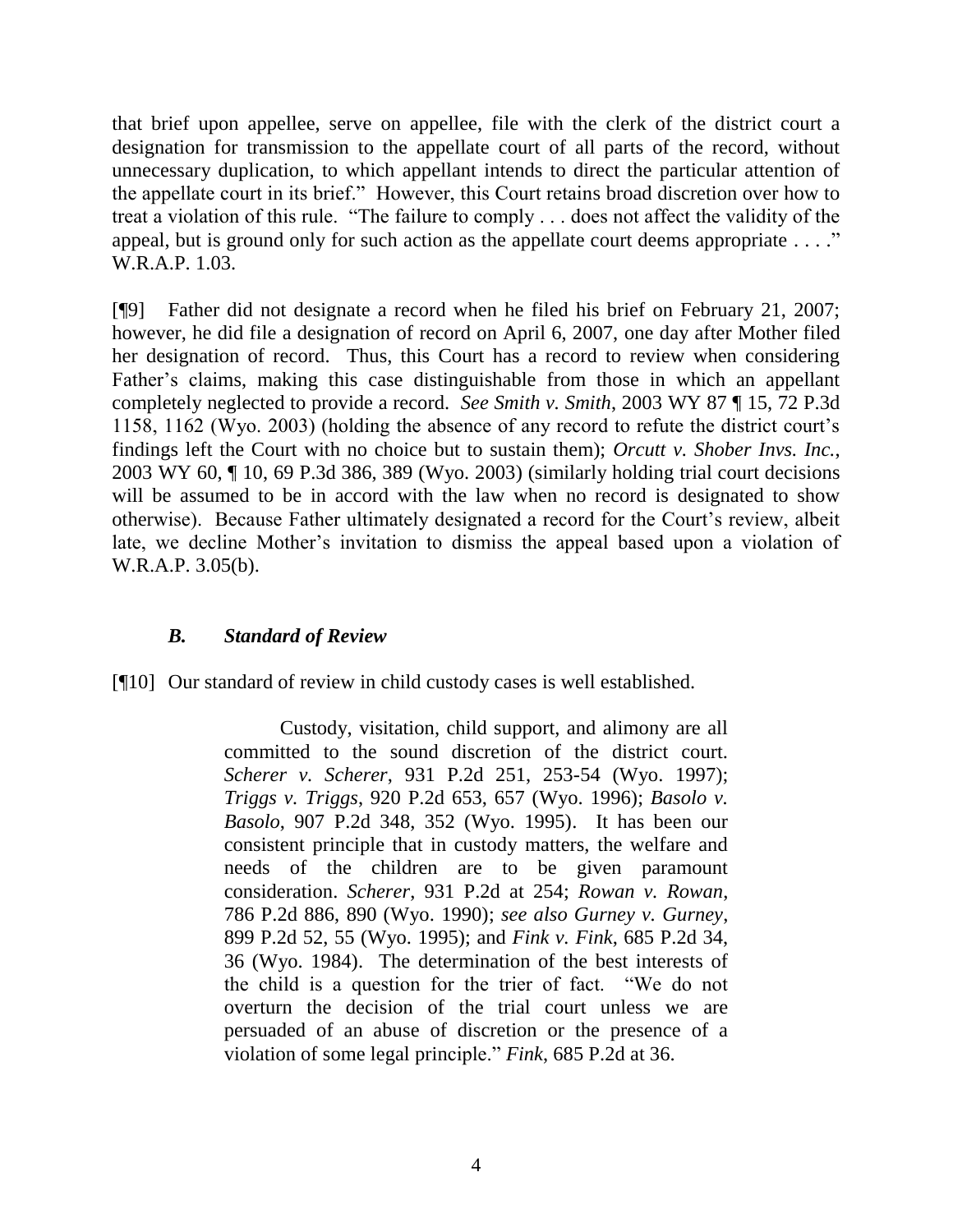A court does not abuse its discretion unless it acts in a manner which exceeds the bounds of reason under the circumstances. *Pinther v. Pinther*, 888 P.2d 1250, 1252 (Wyo. 1995) (*quoting Dowdy v. Dowdy*, 864 P.2d 439, 440 (Wyo. 1993)). Our review entails evaluation of the sufficiency of the evidence to support the district court's decision, and we afford the prevailing party every favorable inference while omitting any consideration of evidence presented by the unsuccessful party. *Triggs*, 920 P.2d at 657; *Cranston v. Cranston*, 879 P.2d 345, 351 (Wyo. 1994). Findings of fact not supported by the evidence, contrary to the evidence, or against the great weight of the evidence cannot be sustained. *Jones v. Jones*, 858 P.2d 289, 291 (Wyo. 1993). Similarly, an abuse of discretion is present ""when a material factor deserving significant weight is ignored."" *Triggs*, 920 P.2d at 657 (quoting *Vanasse v. Ramsay*, 847 P.2d 993, 996 (Wyo. 1993)).

*Pahl v. Pahl*, 2004 WY 40, ¶ 6, 87 P. 3d 1250, 1252 (Wyo. 2004). "We have additionally explained that "judicial discretion is a composite of many things, among which are conclusions drawn from objective criteria; it means a sound judgment exercised with regard to what is right under the circumstances and without doing so arbitrarily or capriciously."" *Id.* at 1253 (quoting *Ekberg v. Sharp*, 2003 WY 123, ¶ 9, 76 P.3d 1250, 1253 (Wyo. 2003)).

## *C. Child Custody*

[¶11] Father claims the district court abused its discretion by ignoring several material factors when it awarded Mother custody of the child. When exercising its discretion in arriving at a custodial arrangement that is in the best interest of the child, a district court shall consider, but is not limited to, the following factors:

> (i) The quality of the relationship each child has with each parent;

(ii) The ability of each parent to provide adequate care for each child throughout each period of responsibility, including arranging for each child's care by others as needed;

(iii) The relative competency and fitness of each parent;

(iv) Each parent"s willingness to accept all responsibilities of parenting, including a willingness to accept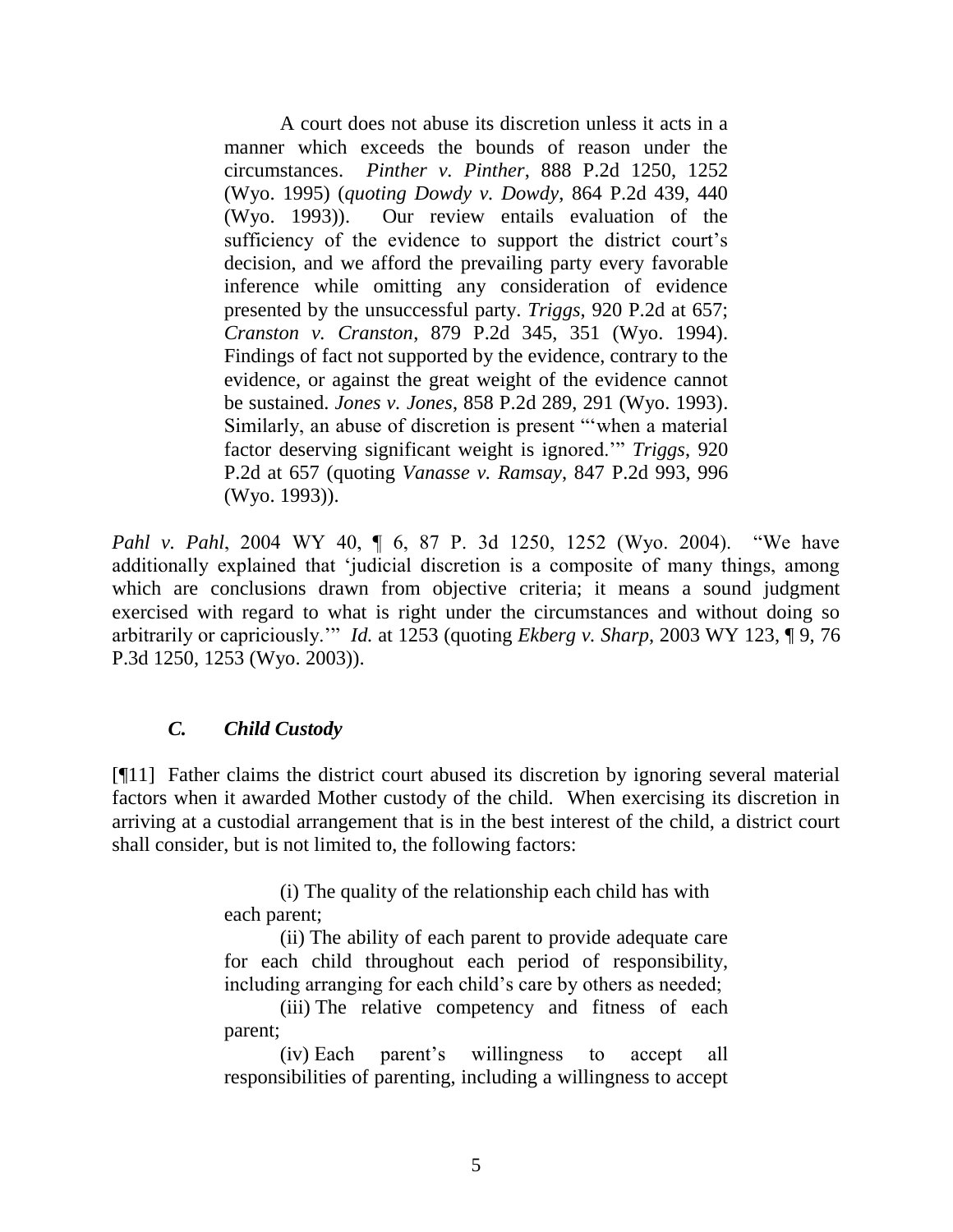care for each child at specified times and to relinquish care to the other parent at specified times;

(v) How the parents and each child can best maintain and strengthen a relationship with each other;

(vi) How the parents and each child interact and communicate with each other and how such interaction and communication may be improved;

(vii) The ability and willingness of each parent to allow the other to provide care without intrusion, respect the other parent"s rights and responsibilities, including the right to privacy;

(viii) Geographic distance between the parents" residences;

(ix) The current physical and mental ability of each parent to care for each child;

(x) Any other factors the court deems necessary and relevant.

Wyo. Stat. Ann. § 20-2-201(a) (LexisNexis 2007). Further, "[t]he court shall consider evidence of spousal abuse or child abuse as being contrary to the best interest of the children." Section 20-2-201(c).

[¶12] Father first asserts the district court improperly failed to consider the greater stability his more regular hours of employment would afford the child. While it is true that the court did not specifically address the parties' respective work schedules in its decision letter, establishing that a court ignored a material factor requires more than merely showing that the court did not mention the factor in its decision. *Groenstein v. Groenstein*, 2005 WY 6, ¶ 16, 104 P.3d 765, 770 (Wyo. 2005). To establish the importance of stability in custody determinations, Father relies on *Gurney v. Gurney*, 899 P.2d 52, 54 (Wyo. 1995). *Gurney*, however, did not address stability based on parental employment. Instead, we emphasized the importance of stability once a primary custody order is made by the district court. *Id.* "Once such an order is entered, considerations of stability in child placement become of central importance. In our case law, we have shown a strong bias against reopening the order because a child is almost always harmed by a transfer from one parent to the other." *Id.* Further, in *Groenstein*, this Court specifically rejected a father"s claim that his ex-wife should not have been granted primary custody because she would be forced to use daycare while he would not. *Groenstein*, 104 P.3d at 770. Thus, although the parents' work schedules may be relevant to the child custody issue in some cases, we have not held that regularity of work schedules is determinative in child custody matters.

[¶13] We likewise are not persuaded by Father"s claim that the district court abused its discretion by ignoring the evidence of Mother's perjury. An appellant has an uphill battle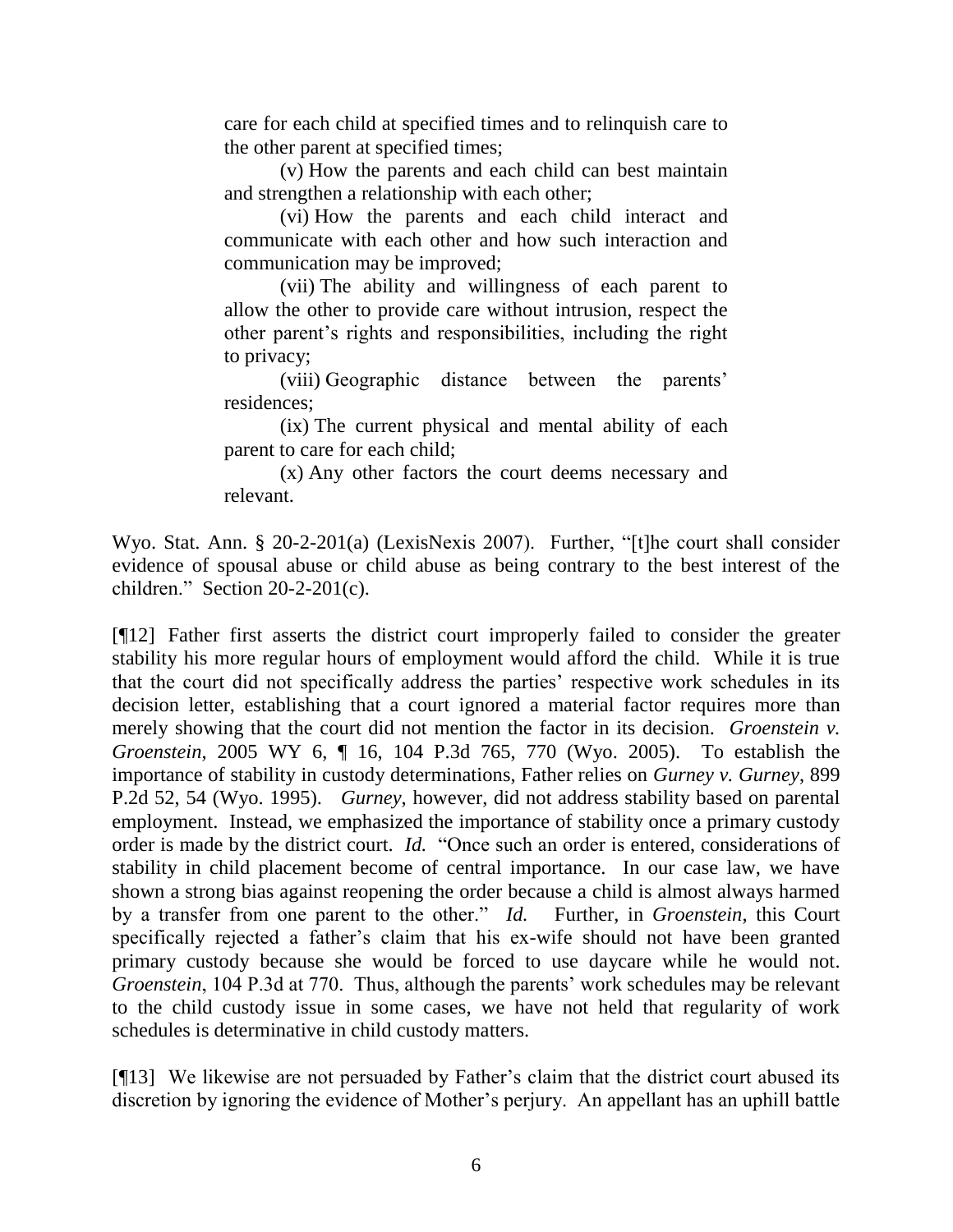when seeking to impugn before this Court the credibility of a party who prevailed at trial. *Produit v. Produit,* 2001 WY 123, ¶ 22, 35 P.3d 1240, 1246 (Wyo. 2001). "The trial judge is in the best position to assess the credibility of the witnesses and weigh their testimony." *Id.* Although Father presented evidence of inconsistencies in Mother's testimony, the district court made clear it was aware of the difficulty of assessing the veracity of the parties' testimony, commenting near the end of the trial, "Forget what happened in the past. I don't know what's happened in the past." Because there was evidence to support its decision, the district court did not abuse its discretion in finding for Mother while also acknowledging some inconsistencies in her testimony.

[¶14] Father also contends that the district court abused its discretion because it did not consider the well being of the child. His contention is not supported by the record. The district court's decision letter specifically stated, "The Court's primary consideration in determining custody of a child must, of course, be [his or her] best interests." Although Father presented testimony from the counselor indicating the child was behaving abnormally and that her behavior likely was not attributable to him, Mother presented testimony indicating that the child"s behavior could stem from the general emotional trauma of the divorce. Accepting Mother"s evidence as true, as we must, the district court's decision is consistent with a consideration of the child's well being.

[¶15] Father next argues the district court"s determination that Mother would be more likely to co-parent cooperatively was in conflict with the evidence. Findings contrary to the evidence cannot be sustained and constitute an abuse of discretion. *Pahl*, ¶ 6, 87 P.3d at 1252. While the record contains evidence that Father was willing to co-parent, the district court's finding that Mother's efforts in that regard were superior is also well supported. As the district court noted in its decision letter, Father's testimony and his journal indicate "[Father] is still suffering the traumatic emotional effects of a bitter separation and that he is far less willing [than Mother] to facilitate a cooperative parenting relationship." Father questions the district court's reliance on his journal and argues that his feelings are "normal for anyone going through a divorce." Regardless, the journal is part of the record, and Father expressed similar, if much more muted, sentiments in his testimony. The task of assessing the evidence belonged to the district court, and, given the testimony and the journal, the record contains adequate evidence to support its conclusion.

[¶16] Finally, Father"s claim that the district court failed to adequately articulate its reasoning is likewise without merit. In a conventional custody determination such as this one, we have "consistently and strongly urged" but not required that the district court reveal its reasoning. *Produit*, 35 P.3d at 1243. "When a trial court is exercising its discretionary power in custody matters, it should place on the record the circumstances and factors which were crucial to the determination. The court should further spell out its reasons so counsel and the reviewing court can understand and evaluate the soundness of the decision." *Pace v. Pace*, 2001 WY 43, ¶ 15, 22 P.3d 861, 866 (Wyo. 2001).